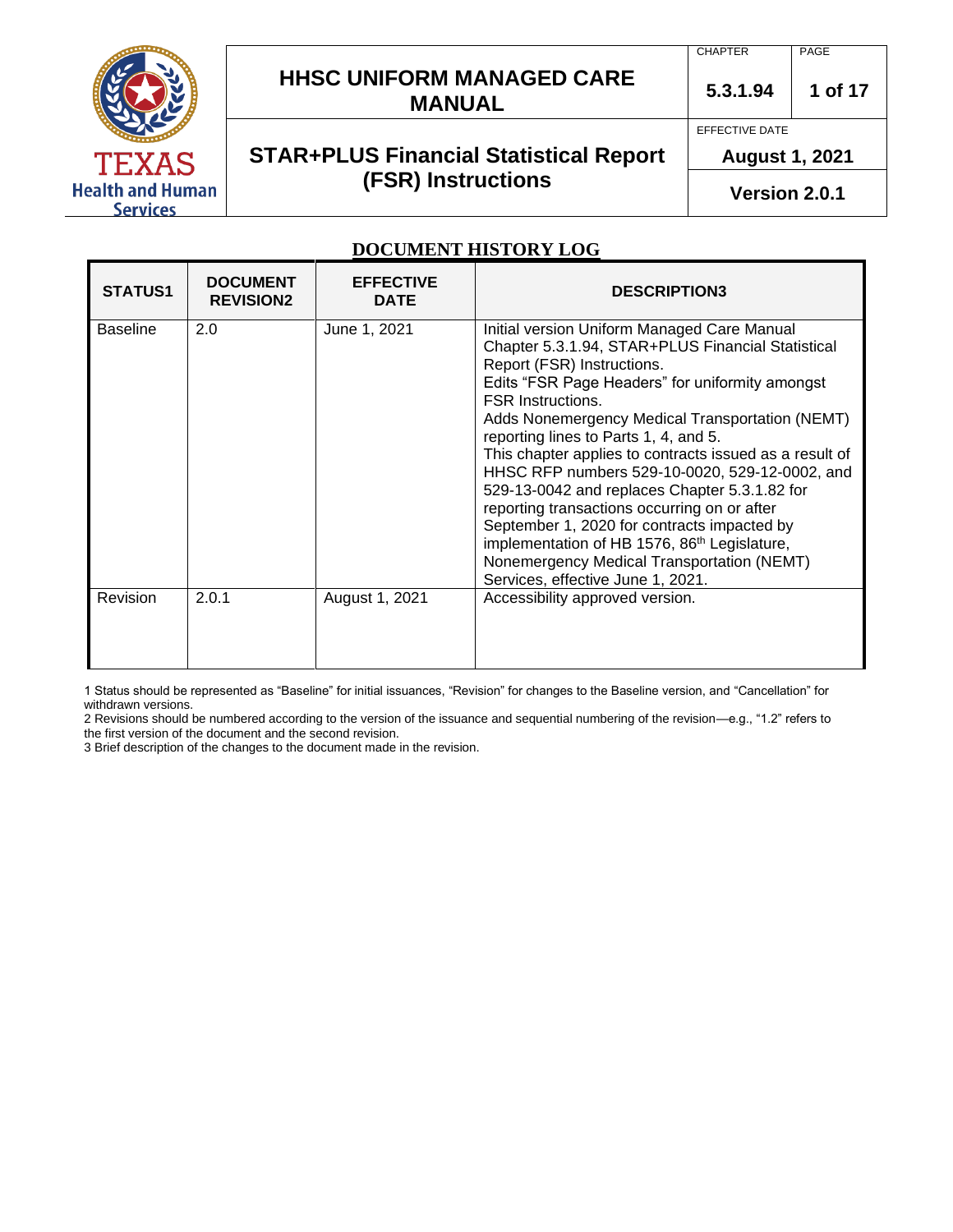|                                            |                                                   | <b>CHAPTER</b>        | PAGE    |
|--------------------------------------------|---------------------------------------------------|-----------------------|---------|
|                                            | <b>HHSC UNIFORM MANAGED CARE</b><br><b>MANUAL</b> | 5.3.1.94              | 2 of 17 |
|                                            |                                                   | EFFECTIVE DATE        |         |
| <b>TEXAS</b>                               | <b>STAR+PLUS Financial Statistical Report</b>     | <b>August 1, 2021</b> |         |
| <b>Health and Human</b><br><b>Services</b> | <b>(FSR) Instructions</b>                         | Version 2.0.1         |         |

# **Objective**

The MCO contracting with the State of Texas to arrange for or to provide healthcare to Members in the STAR Health Program must submit STAR Health MCO FSR in accordance with the Contract between HHSC and MCO and in accordance with the instructions below.

# **General**

MCOs must use this template beginning with the State Fiscal Year 2021 quarter 4 reporting. MCOs must complete all STAR Health MCO FSRs using the locked Microsoft Excel template provided by HHSC. Data integrity is critical to the automated compilation of the data. Do not alter the file name, sheet names, existing cell locations, or formatting of the data in the file and sheets. Do not add or delete any columns or rows. **Any deviations from the locked template will render the FSR unreadable by the software application and therefore unacceptable to HHSC.**

All shaded data fields in the FSR represent fields where data input is required. In order to maintain consistency, please ensure that the data input is in black. All data fields not shaded represents referenced data or calculations. All line numbers in these instructions refer to the line numbers in column B on each worksheet.

Cells can be linked within the template, but there can be no outside links to the MCO accounting systems or other sources.

The following note is included on all FSR pages "Note: Except where stated otherwise, reporting is on an incurred basis (that is, reported in the period corresponding to dates of service, rather than to date paid). All prior quarters' data must be updated to reflect the most recent revised IBNR estimates." The MCO must update member months' data in accordance with information provided by the enrollment broker.

Before completing the STAR+PLUS FSR, complete the Admin and QI FSR.

# **FSR Page Headers**

Header information entered on Part 1 populates header data for all the other sheets; please make sure Part 1 is entered correctly. Enter the following on Part 1:

**MCO Name**: Select the MCO's name from the drop-down menu.

**State Fiscal Year**: Select the State Fiscal Year (SFY) from the drop-down menu.

**Submission Date**: Enter the month, day, and year, e.g., 6/30/2015.

**Submission Type**: Select the type of FSR, (e.g., Q1, Q2, Q3, Q4; Year End + 90 Days; Year End + 334 Days) from the drop-down menu.

**Service Area**: Select the Service Area from the drop-down menu.

**Rptg Period End Date**: Enter the month, day, and year, e.g., 5/31/2015.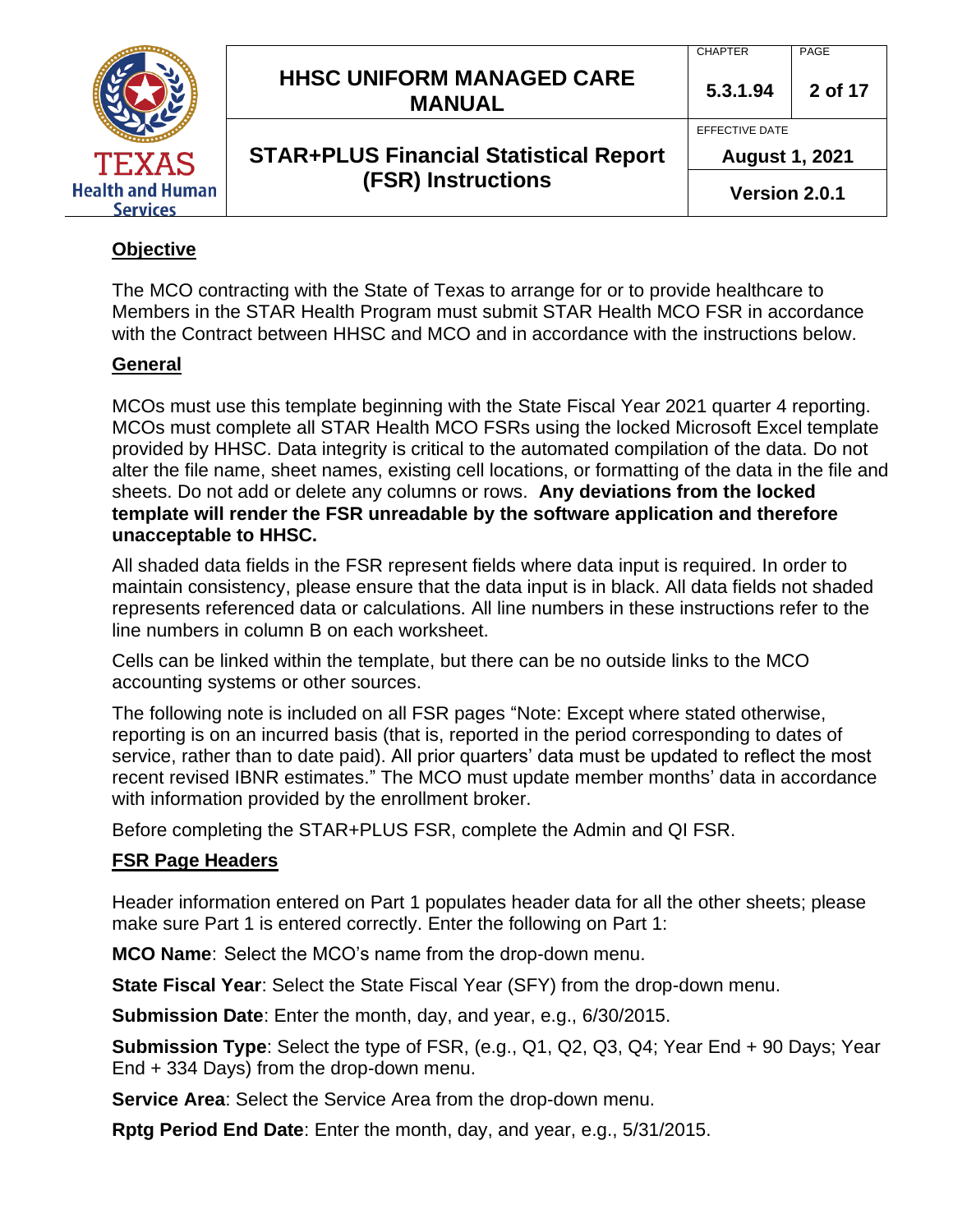

# **Part 1: Summary Income Statement**

Line 1: Member Months: Referenced from Part 3, Line 30, "Total Member Months."

Line 2: Average Monthly Member Months: Calculated as Line 1, "Member Months," divided by the number of months of membership data.

#### **Revenues:**

Line 3: Medical Premiums: Referenced from Part 3, Line 10, "Total Medical Premiums."

Line 4: Pharmacy Premiums: Referenced from Part 3, Line 40, "Total Pharmacy Premiums."

Line 5: Investment Income: Enter all interest and dividend income resulting from investment of funds received from the state and federal governments under the Managed Care Contract.

Line 6: Health Insurance Providers Fee Reimbursement: Enter the amount of the Health Insurance Providers Fee, which was reimbursed by HHSC as required under the Affordable Care Act (ACA), including any gross up for corporate federal income tax and state premium taxes as applicable to the STAR Health FSR.

Line 7: Other Revenue: Enter all income generated from the STAR Health Program for the Contract Service Area other than premiums (HHSC Capitation the Health Insurance Providers Fee Reimbursement, and Investment Income. Do not include direct claim reimbursements received from HHSC.

Line 8: Total Gross Revenues: Calculated sum of Lines 3 through 7.

Line 9: Health Insurance Providers Fee & Related Costs: Enter the sum of:

- a) the amount paid to the IRS specifically and solely for the ACA Health Insurance Providers Fee, as required under the Affordable Care Act (ACA) and as attributable to the STAR Health FSR (exclude any amounts accrued for ACA Health Insurance Providers Fee which were not paid during the FSR period);
- b) the increase in the amount incurred for corporate federal income taxes resulting from the Health Insurance Providers Fee Reimbursement which is attributable to the STAR+PLUS FSR.

Do not include any increase to Premium Taxes resulting from the Health Insurance Providers Fee Reimbursement in Line 9. All Premium Taxes incurred should be included in Line 11.

Maintain for FSR audit purposes the derivations supporting items a) and b) above.

Line 10: Health Insurance Providers Fee (NAIP): Enter the amount of Health Insurance

Providers Fee incurred but not paid for NAIP premiums applicable to the reporting

period.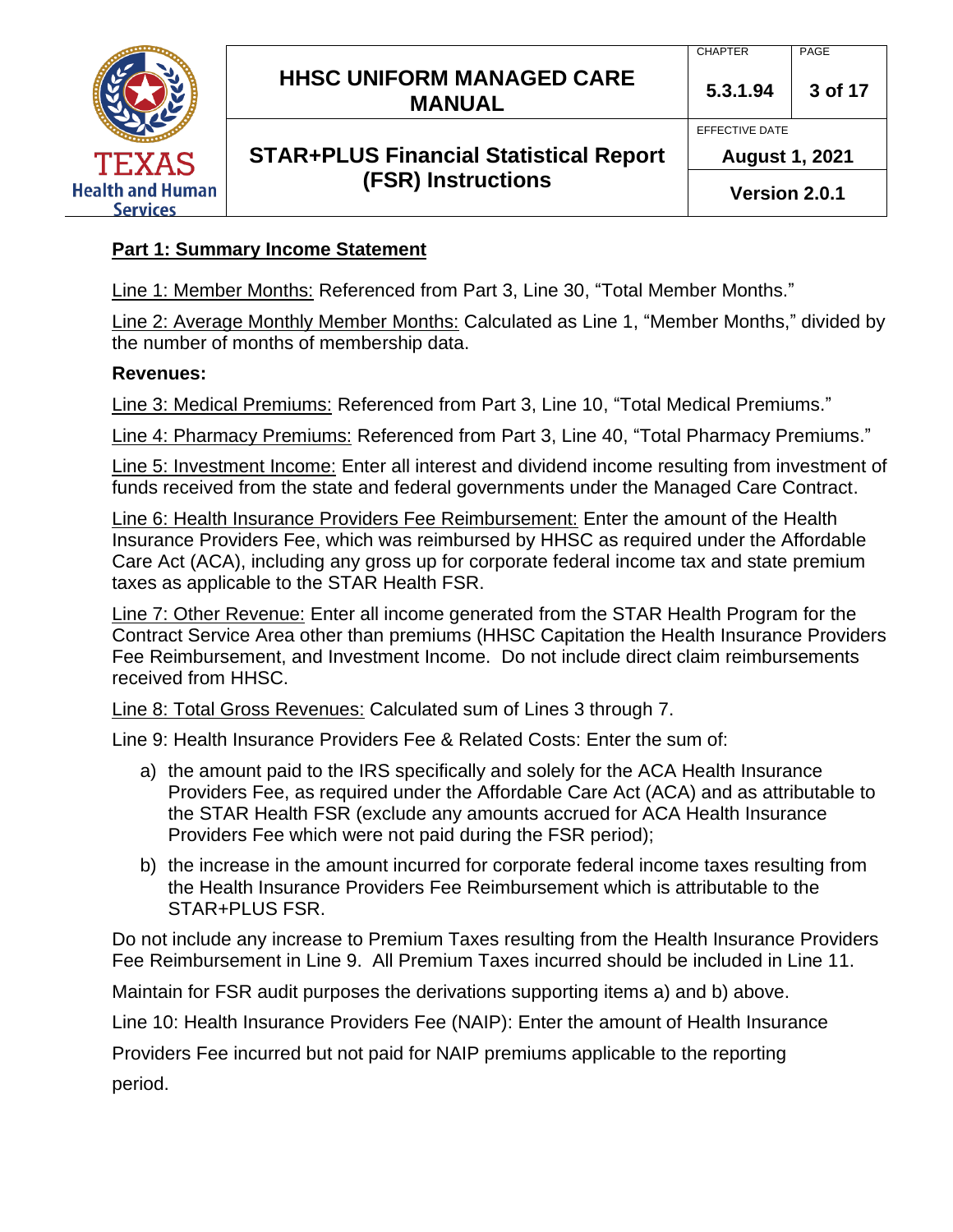|                                            | <b>HHSC UNIFORM MANAGED CARE</b><br><b>MANUAL</b> | <b>CHAPTER</b><br>5.3.1.94              | PAGE<br>4 of 17 |
|--------------------------------------------|---------------------------------------------------|-----------------------------------------|-----------------|
| <b>TEXAS</b>                               | <b>STAR+PLUS Financial Statistical Report</b>     | EFFECTIVE DATE<br><b>August 1, 2021</b> |                 |
| <b>Health and Human</b><br><b>Services</b> | <b>(FSR) Instructions</b>                         | Version 2.0.1                           |                 |

Line 11: Premium Taxes: Enter the premium taxes incurred for premiums applicable to the reporting period including any additional taxes incurred as a result of the Health Insurance Providers Fee Reimbursement from HHSC, NAIP, QIPP, and MPAP.

Line 12: Maintenance Taxes: Enter the maintenance taxes incurred for premiums applicable to the reporting period.

Line 13: Net Revenues: Calculated as Line 8, "Total Gross Revenues," less the sum of Line 9, "Health Insurance Providers Fee & Related Costs," Line 10, "Health Insurance Providers Fee (NAIP Line 11, "Premium Taxes," and Line 12, "Maintenance Taxes."

#### **Medical Expenses:**

Line 14: Fee-For-Service: Referenced from Part 4, Line 10, "Total Paid Claims."

Line 15: Capitated Services: Calculated as the sum of Part 5, Line 33, "Capitated Services: PCPs, Hospitals, and Other Providers" and Part 5, Line 34, "Capitated Services: BH, Vision, etc."

Line 16: Net Reinsurance Cost: Referenced from Part 4, Line 30, "Total Net Reinsurance."

Line 17: IBNR Accrual – Medical: Sum of Part 5, Line 14, "Incurred But Not Reported (IBNR)" and Part 5, Line 26, "Incurred But Not Reported (IBNR)."

Line 18: Minimum Payment Amount Program (MPAP): Referenced from Part 4 Line 43, "Total MPAP."

Line 19: Quality Improvement: The sum of Part 5, Line 16, "Quality Improvement," and Part 5, Line 27, "Quality Improvement."

Line 20: Quality Incentive Payment Program (QIPP): Referenced from Part 4, Line 47, "Total QIPP."

Line 21: Other Medical Expenses: Referenced from Part 4, Line 57, "Total Other Medical Expenses."

Line 22: NEMT Expense: Referenced from Part 4, Line 54, "Total NEMT Expenses."

Line 23: Total Medical Expenses: Calculated as sum of Lines 14 through 22.

Line 24: Prescription Expenses (excluding PBM Admin): Referenced from Part 6, Line 13, "Prescription Expense (excluding PBM Admin)."

Line 25: Total Medical and Prescription Expenses: Calculated as sum of Line 23, "Total Medical Expenses," and Line 24, "Prescription Expenses (excluding PBM Admin)."

Line 26: Administrative Expenses: Enter the allocated "Administrative Expenses" from the Admin FSR, Part 2, Line 51, by the applicable Program/Service Area.

Line 27: Total Expenses: Calculated as the sum of Line 25, "Total Medical and Prescription Expenses," and Line 26, "Administrative Expenses."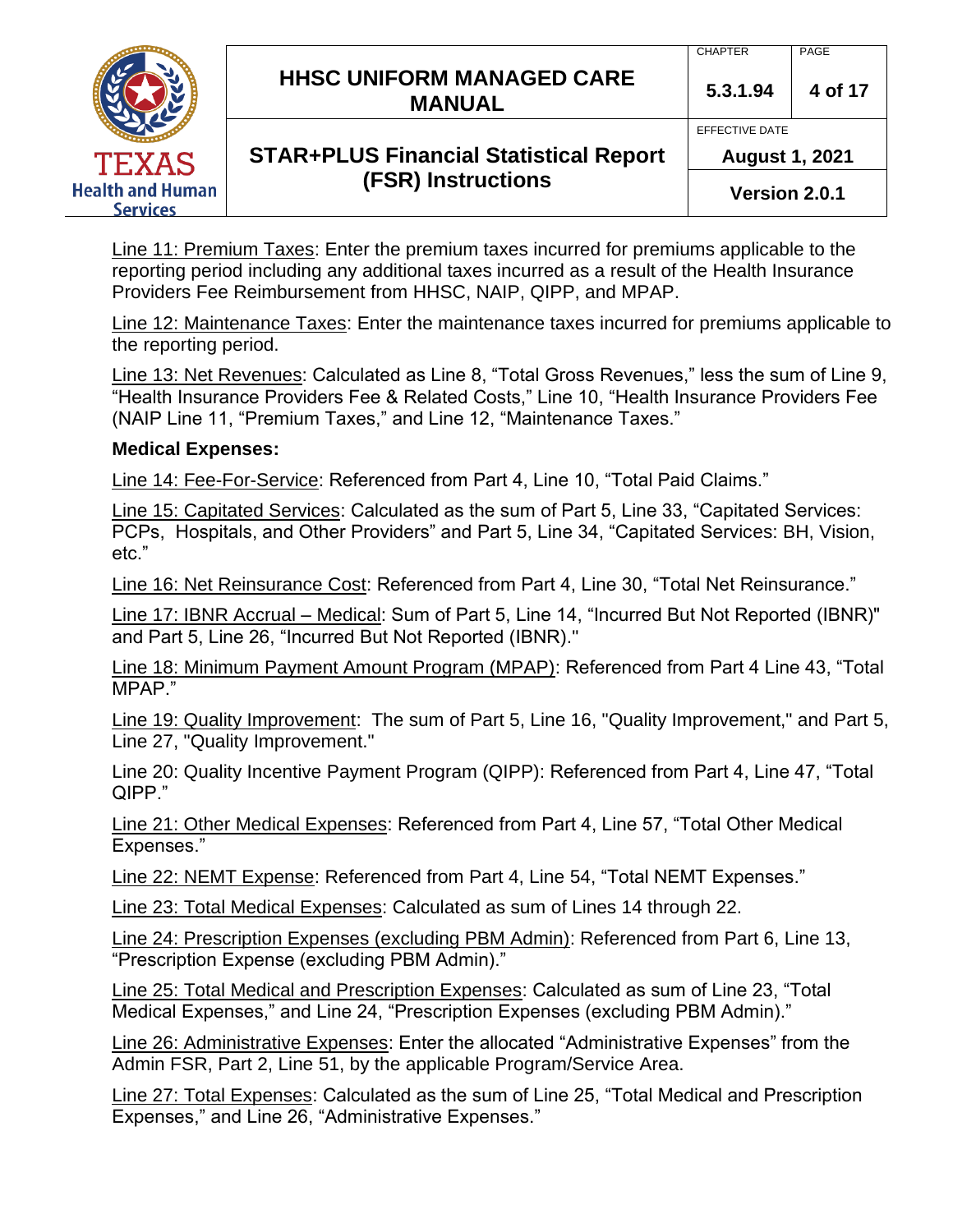

Line 28: Net Income Before Taxes: Calculated as Line 13, "Net Revenues," minus Line 27, "Total Expenses."

Line 29 % Medical Exp to Net Revenues: Calculated as Line 23, "Total Medical Expenses," divided by Line 13, "Net Revenues."

Line 30: % Prescription Exp to Net Revenues: Calculated as Line 24, "Prescription Expenses (excluding PBM Admin" divided by Line 13, "Net Revenues."

Line 31: % Total Medical and Prescription to Net Rev. (MLR): Calculated as the sum of Line 29 "% Medical Exp to Net Revenues" and Line 30 "% Prescription Exp to Net Revenues."

Line 32: % Admin Exp to Net Revenues: Calculated as Line 26, "Administrative Expenses," divided by Line 13, "Net Revenues."

Line 33: % Net Income to Net Revenues: Calculated as Line 28, "Net Income Before Taxes," divided by Line 13, "Net Revenues."

Line 34: % Adj. Admin to Net Revenues (excludes taxes and Prescription pass through): Calculated as Line 26, "Administrative Expenses," divided by the difference of Line 13, "Net Revenues," less Line 4, "Pharmacy Premiums.

# **Post-income items:**

Line 35: Performance Assessment: Enter in the YTD cell the amount of the Pay for Quality (P4Q) performance assessment.

# **Part 2: Statistics**

Line 1: Paid Medical Expenses Completion Factor: Calculated as the difference between Part 5, Line 29, "Total Medical Expenses," and the sum of Part 5, Lines 14 and 26, "Incurred But Not Reported (IBNR" divided by Part 5, Line 29, "Total Medical Expenses."

# **Total Cost \$PMPM:**

Line 2: MCO Admin Cost (including PBM Admin): Calculated as Part 1, Line 25, "Administrative Expenses," divided by Part 1, Line 1, "Member Months."

Line 3: Health Insurance Providers Fee & Related Costs: Calculated as sum of Part 1, Line 9, "Health Insurance Providers Fee & Related Costs," and Line 10, "Health Insurance Providers Fee (NAIP" divided by Part 1, Line 1, "Member Months."

Line 4: Premium & Maintenance Taxes: Calculated as sum of Part 1, Line 11, "Premium Taxes," and Part 1, Line 12, "Maintenance Taxes," divided by Part 1, Line 1, "Member Months."

Line 5: Medical Expenses, excl Net Reinsurance and Quality Improvement: Calculated as difference between Part 1, Line 22, "Total Medical Expenses," and the sum of Part 1, Line 16, "Net Reinsurance Cost," and Part 1, Line 19, "Quality Improvement", divided by Part 1, Line 1,"Member Months."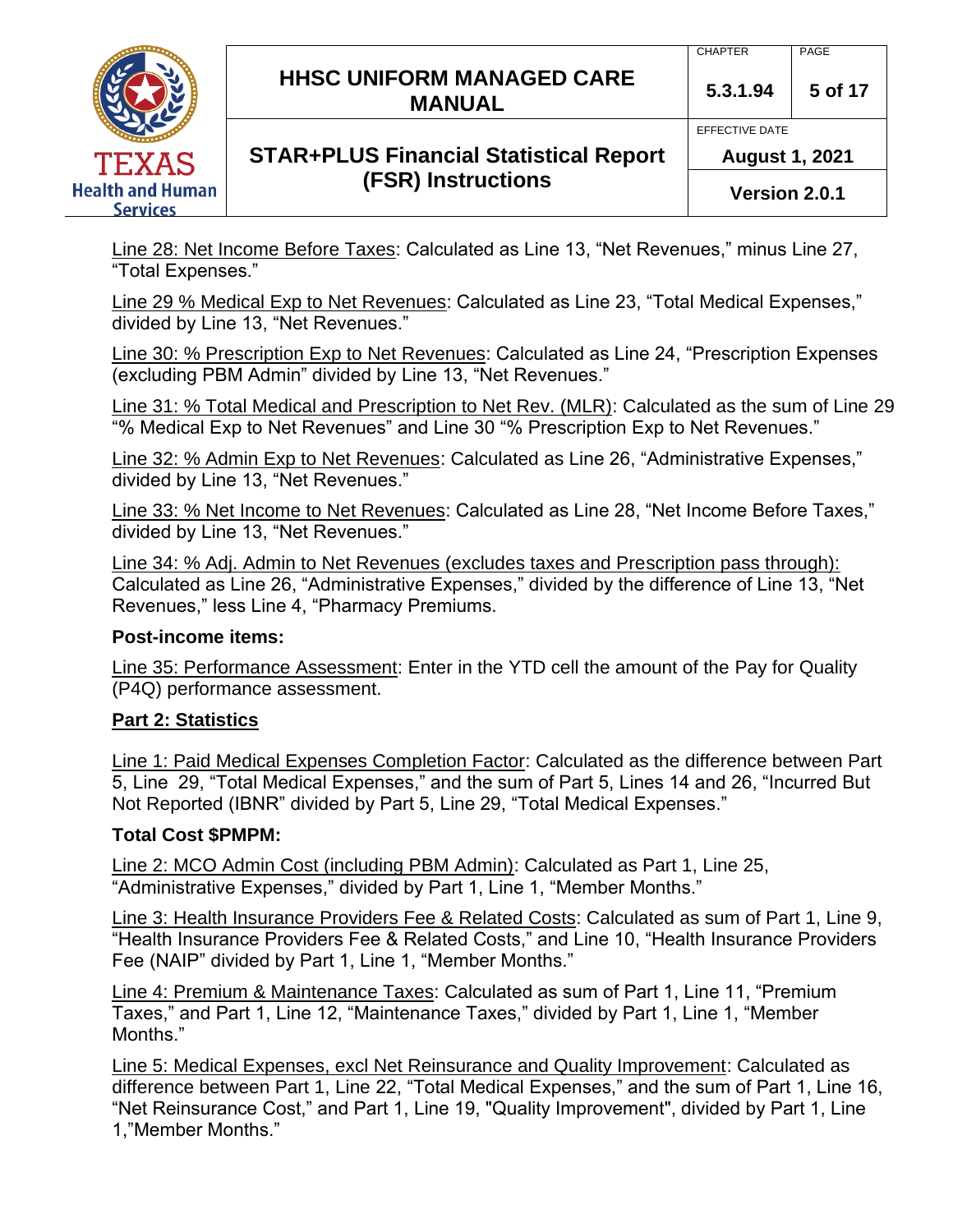|                                            | <b>HHSC UNIFORM MANAGED CARE</b><br><b>MANUAL</b> | <b>CHAPTER</b><br>5.3.1.94              | PAGE<br>6 of 17 |
|--------------------------------------------|---------------------------------------------------|-----------------------------------------|-----------------|
| <b>TEXAS</b>                               | <b>STAR+PLUS Financial Statistical Report</b>     | EFFECTIVE DATE<br><b>August 1, 2021</b> |                 |
| <b>Health and Human</b><br><b>Services</b> | <b>(FSR) Instructions</b>                         | Version 2.0.1                           |                 |

Line 6: Net Reinsurance: Calculated as sum of Part 5, Line 12, "Reinsurance Premiums," and Part 5, Line 13, "Reinsurance Recoveries," divided by Part 1, Line 1, "Member Months."

Line 7: Quality Improvement: Calculated as Part 1, Line 19, "Quality Improvement", divided by Part 1, Line 1 "Member Months".

Line 8: Prescription Expenses (excluding PBM Admin): Calculated as Part 6, Line 13, "Prescription Expense (excluding PBM Admin" divided by Part 1, Line 1, "Member Months."

Line 9: Subtotal: Calculated as sum of Lines 2 through 8.

Line 10: Profit/(Loss) before Experience Rebate: Calculated as Part 1, Line 27, "Net Income Before Taxes," divided by Part 1, Line 1, "Member Months."

Line 11: Total Cost \$PMPM to HHSC: Calculated as sum of Line 9 and Line 10.

# **Part 3: Medical and Pharmacy Premiums**

#### **Medical Premiums (HHSC Capitation):**

Lines 1 through 9: Medical Premiums (HHSC Capitation): Each cell in this matrix is calculated and is the product of the corresponding capitation rate in the matrix of Lines 11 through 19, and the corresponding member months in the matrix of Lines 21 through 29.

Line 10: Total Medical Premiums: Calculated as the sum of Lines 1 through 9.

#### **Medical Premium \$PMPM:**

Lines 11 through 19: Medical Premium \$PMPM: Enter each risk group's medical capitation rate including any applicable amounts for the Network Access Improvement Program (NAIP Quality Incentive Payment Program (QIPP and Minimum Payment Amount Program (MPAP).

Line 20: Total Medical Premium \$PMPM: Calculated as Line 10, "Total Medical Premiums," divided by Line 30, "Total Member Months."

# **Member Months:**

Lines 21 through 29: Member Months: Enter the member months based on the supplemental files supporting HHSC's monthly capitation payments to the MCO.

Line 30: Total Member Months: Calculated as the sum of Lines 21 through 29.

# **Pharmacy Premiums (HHSC Capitation):**

Lines 31 through 39: Pharmacy Premiums (HHSC Capitation): Each cell in this matrix is calculated and is the product of the corresponding capitation rate in the matrix of Lines 41 through 49, and the corresponding member months in the matrix of Lines 21 through 29.

Line 40: Total Pharmacy Premiums: Calculated as the sum of Lines 41 through 49.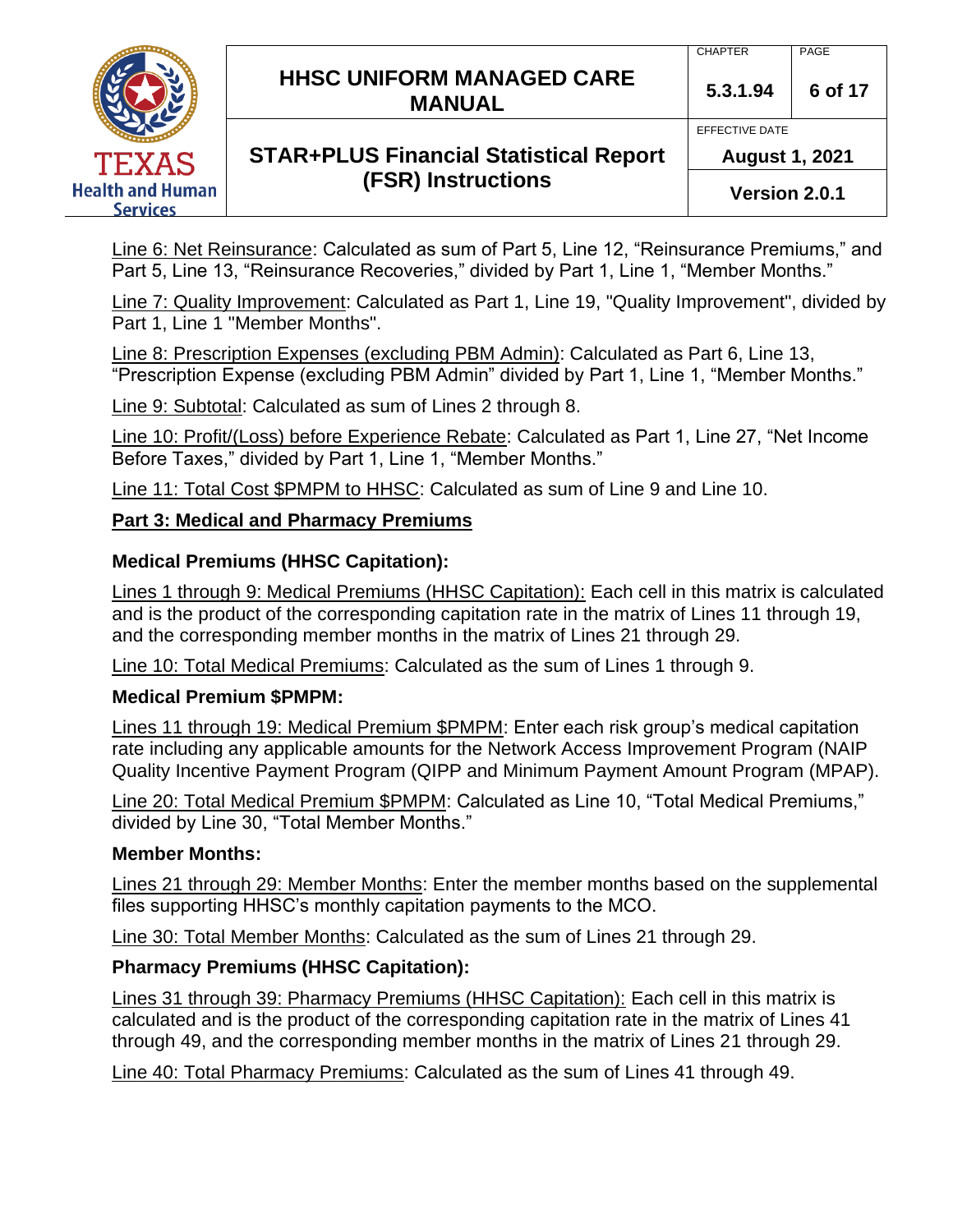

# **Pharmacy Premium \$PMPM:**

Lines 41 through 49 Pharmacy Premium \$PMPM: Enter each risk group's pharmacy capitation rate applicable to each month.

Line 50 Total Pharmacy Premium \$PMPM: Calculated as Line 40, "Total Pharmacy Premiums," divided by Line 30, "Total Member Months."

#### **Part 4: Medical Expense by Expense Class**

#### **Paid Claims:**

Lines 1 through 9: Paid Claims: Enter paid claims by risk groups as incurred.

Line 10: Total Paid Claims: Calculated as the sum of Lines 1 through 9.

#### **Paid Capitation:**

Lines 11 through 19: Paid Capitation: Enter the total provider and subcontractor capitation payments by risk groups.

Line 20: Total Paid Capitation: Calculated as the sum of Lines 11 through 19.

#### **Paid Reinsurance Premiums, Net of Reinsurance Recoveries:**

Lines 21 through 29: Paid Reinsurance Premiums, Net of Reinsurance Recoveries: Enter the paid reinsurance premiums net of collected reinsurance recoveries specific to each risk group by the months the reinsurance coverage was effective. Collected Reinsurance Recoveries are reported by the appropriate risk group and by the incurred month of the services to which the recoveries relate.

Line 30: Total Net Reinsurance: Calculated as the sum of Lines 21 through 29.

#### **Medical IBNR:**

Lines 31 through 39: IBNR: Enter Incurred-But-Not-Reported (IBNR) estimate by risk group.

Line 40: Total Medical IBNR: Calculated as the sum of Lines 31 through 39.

# **Minimum Payment Amount Program (MPAP):**

Line 41: Nursing Facility – Medicaid Only: Enter the amount paid for Medicaid Only Members under the Minimum Payment Amount Program (MPAP) for Qualified Nursing Facilities.

Line 42: Nursing Facility – Dual Eligible: Enter the amount paid for Dual Eligible Members under the Minimum Payment Amount Program (MPAP) for Qualified Nursing Facilities.

Line 43: Total MPAP: Calculated as the sum of Lines 41 and 42 above.

Line 44: Quality Improvement: The sum of Part 5, Line 16, "Quality Improvement," and Part 5, Line 27, "Quality Improvement."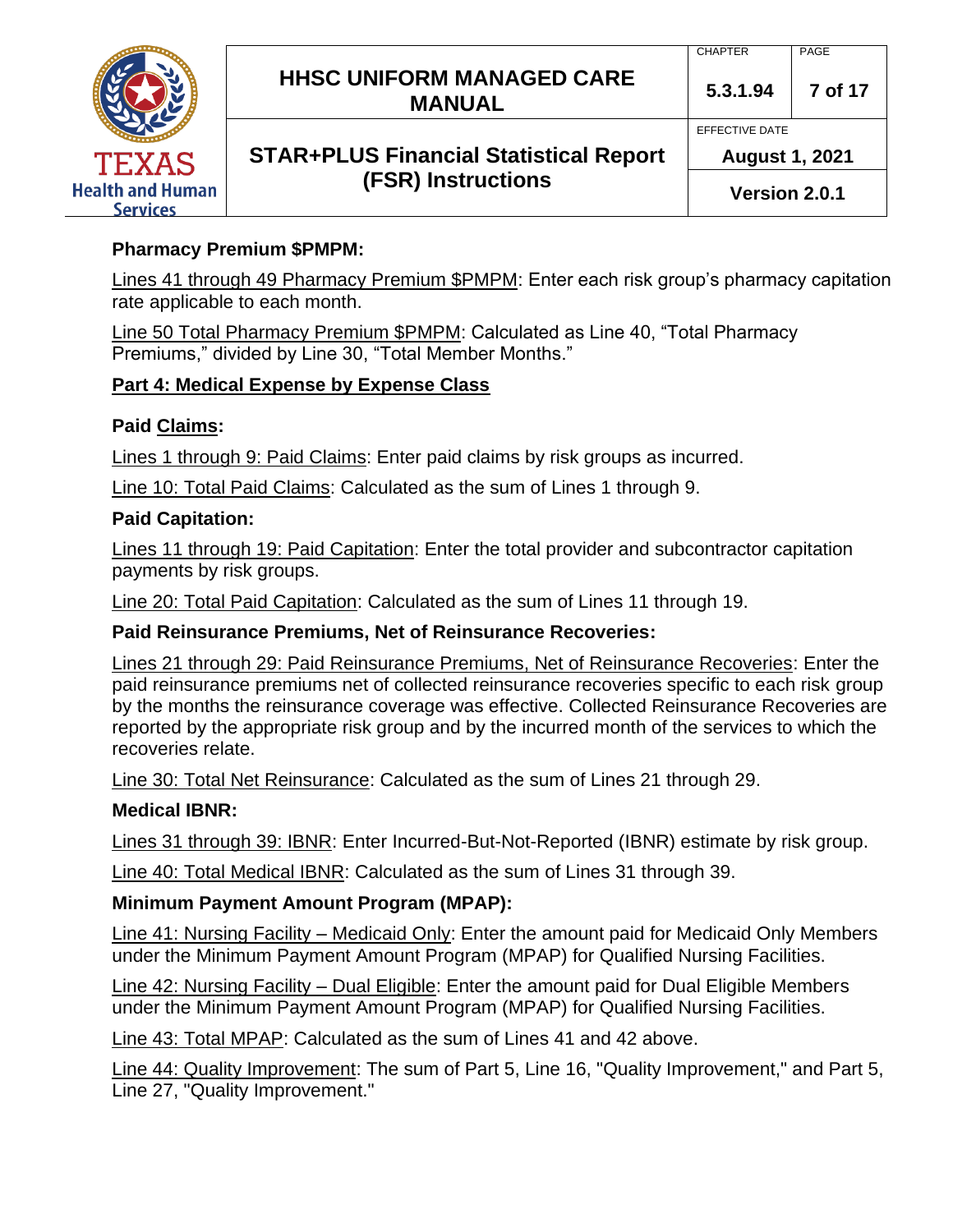

#### **NEMT Expense:**

Line 45 through 53: NEMT Expenses: Enter all paid NEMT expenses for services rendered to a Member by risk group.

Line 54: Total NEMT Expenses: Calculated as the sum of Lines 45 through 53.

#### **Quality Incentive Payment Program (QIPP):**

Line 55: Nursing Facility – Medicaid Only: Enter the amount paid for Medicaid Only Members under the Quality Incentive Payment Program (QIPP).

Line 56: Nursing Facility – Dual Eligible: Enter the amount paid for Dual Eligible Members under the Quality Incentive Payment Program (QIPP).

Line 57: Total QIPP: Calculated as the sum of Lines 55 and 56 above.

#### **Other Medical Expenses:**

Lines 58 through 66: Other Medical Expenses: Enter any other medical expenses or adjustments to medical expenses not captured by "Paid Claims," "Paid Capitation," "Reinsurance Premiums net of Recoveries," "IBNR," "MPAP," or "Quality Improvements," for each risk group. Examples of these expenses include, but are not limited to, incentives paid directly to physicians; third party recoveries, other recoveries, or settlements that have not been captured through claims adjustments in the claims processing system; NAIP amounts paid out to the Public Hospital or Health Related Institution (HRI FQHC reimbursement received from HHSC, and refunds. Please note third party recoveries should be reported in the quarter in which cash is received. Do not enter recoveries in the quarter in which services were provided unless the collection occurred in that same quarter.

Also include certain pharmacy-related expenses that are not included in Part 6, "Prescription Expenses," that cannot be processed as pharmacy encounters. Pharmacy-related items that should be reported on the FSR under Part 4, "Other Medical," should be limited to covered benefits that are either:

- pharmacy Durable Medical Equipment (DME) (certain Home Health Supplies) that are not on HHSC's formulary, such as diabetic strips, meters, lancets, aerochamber devices, diaphragms; or,
- drugs that are billed directly by the physician/clinic (not picked up at the pharmacy by the client).

When certain pharmacy DME gets added to the formulary, it should be processed as a pharmacy encounter, and at that point be reported under "Prescription Expenses" instead of "Other Medical."

Amounts reported in "Other Medical" for appropriate pharmacy DME should not have any PBM administrative expense included; all PBM Admin is to be reported in the Admin FSR.

Line 67: Total Other Medical Expenses: Calculated as the sum of Lines 58 through 66.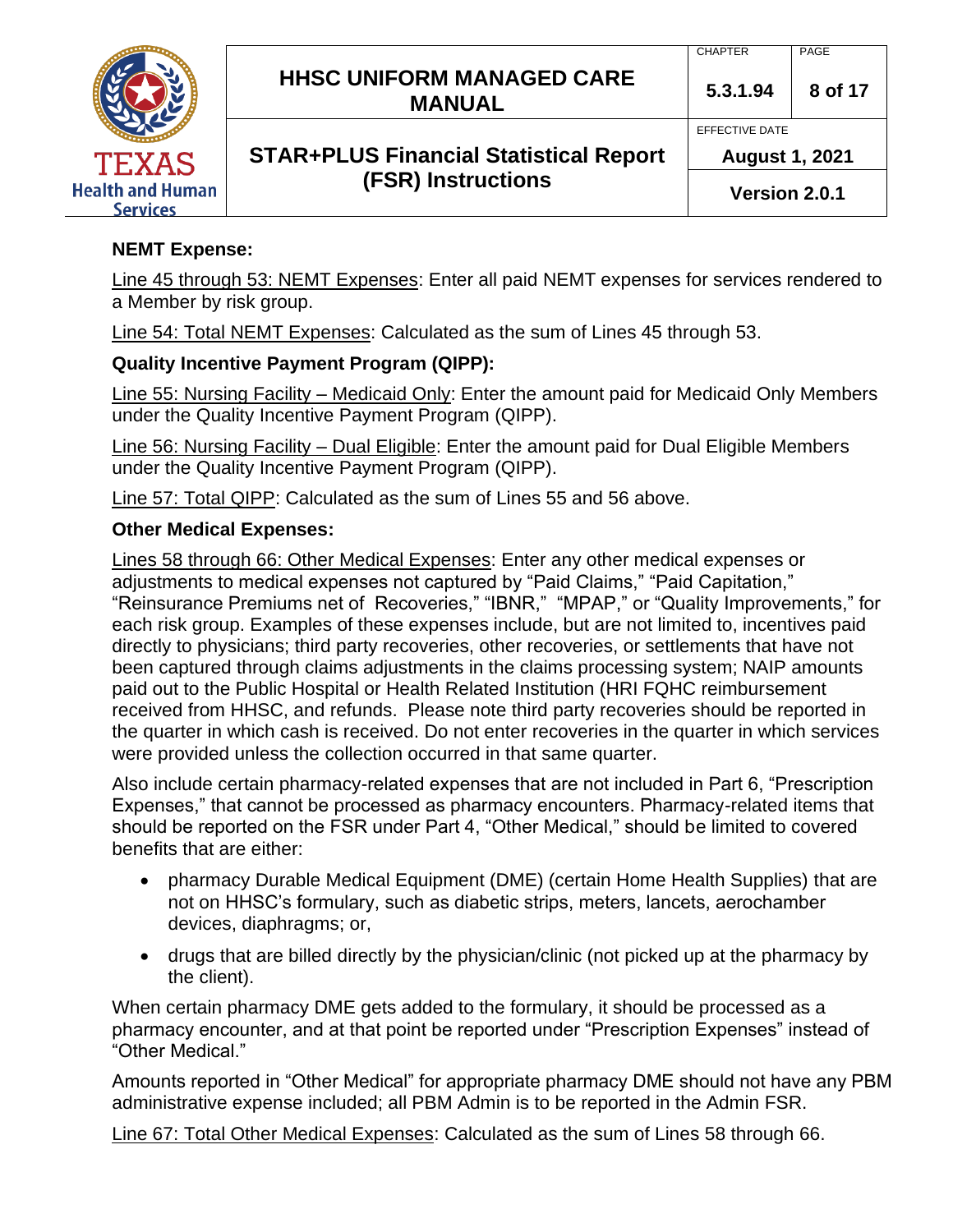|                                            | <b>HHSC UNIFORM MANAGED CARE</b><br><b>MANUAL</b> | <b>CHAPTER</b><br>5.3.1.94              | PAGE<br>9 of 17 |
|--------------------------------------------|---------------------------------------------------|-----------------------------------------|-----------------|
| <b>TEXAS</b>                               | <b>STAR+PLUS Financial Statistical Report</b>     | EFFECTIVE DATE<br><b>August 1, 2021</b> |                 |
| <b>Health and Human</b><br><b>Services</b> | <b>(FSR) Instructions</b>                         | Version 2.0.1                           |                 |

Line 68: Other Medical Expenses: Identify each category of expense included in Lines 58 through 66, "Other Medical Expenses." Identify the YTD dollar amount associated with each category of expense if more than one.

Section Beneath Line 68: No action necessary. These lines populate based on the member months' data entered in Part 3.

# **Part 5: Medical Expenses by Service Type**

Line 1: Physician Services: Primary Care: Enter all paid expenses related to the medical care provided to a Member by a primary care physician (PCP) upon first contact with the health care system for treatment of an illness or injury before referral. The PCP performs or directs the performance of primary care services which include, but are not limited to, case management, consultations, family planning, emergency room visits, inpatient visits, maternity care services, office visits, preventive care services, dispensing or prescribing medical supplies and pharmaceuticals, authorizing referrals to specialists, etc.

Under the Texas Managed Care Program, all Members are required to have a primary care physician (PCP) when enrolling in a MCO. For expenses to be classified as PCP services, the performing provider at 24J on a CMS-1500 claim must be the Member's assigned PCP, and the services cannot represent "Deliveries - Professional Component." The amount paid covering all charges on a CMS-1500 claim is classified as PCP expense when the performing provider is the Member's PCP.

Line 2: Physician Services: Specialist: Enter all paid expenses related to the medical care provided to a patient by a physician whose practice is limited to a particular branch of medicine or surgery, e.g., cardiology or radiology, in which a physician specializes or is certified by a board of physicians. Generally, a Member must have a referral authorized by his/her assigned PCP to receive services from a specialist.

For expenses to be classified as "Specialist Physician Services," the performing provider identified at 24J on a CMS-1500 claim must be a physician who is not the Member's assigned PCP, and the services cannot represent "Deliveries - Professional Component." The amount paid covering all charges on a CMS-1500 claim is classified as "Specialist Physician Services" when the performing provider is a physician who is not the Member's PCP.

Line 3: Physician Services: Deliveries – Professional Component: Enter paid expenses for the services of the delivering physician and the anesthesiologist, unless they are billed as part of the facility charge. Only those amounts paid for charges on a CMS- 1500 claim identified with Delivery CPT Codes (and the HCPCS Codes with

Modifiers for the FQHCs and RHCs) are classified as "Delivery – Professional Component." All other amounts paid for charges on the same CMS-1500 claim that are not identified with Delivery Procedure Codes are classified as PCP or specialist based on the criteria at Lines 1 and 2, respectively.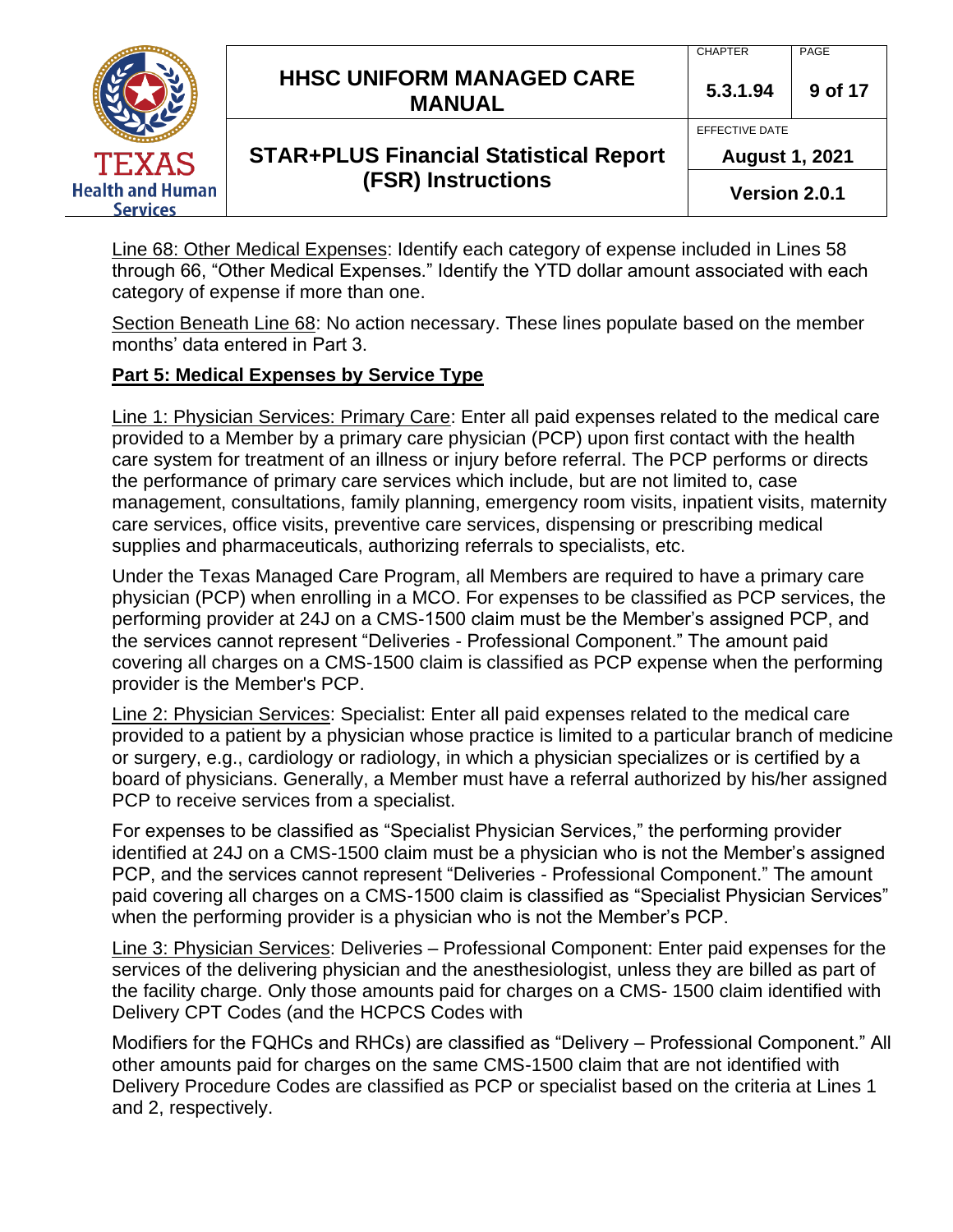|                                            | <b>HHSC UNIFORM MANAGED CARE</b><br><b>MANUAL</b> | <b>CHAPTER</b><br>5.3.1.94              | PAGE<br>10 of 17 |
|--------------------------------------------|---------------------------------------------------|-----------------------------------------|------------------|
| <b>TEXAS</b>                               | <b>STAR+PLUS Financial Statistical Report</b>     | EFFECTIVE DATE<br><b>August 1, 2021</b> |                  |
| <b>Health and Human</b><br><b>Services</b> | <b>(FSR) Instructions</b>                         | Version 2.0.1                           |                  |

Line 4: Non-Physician Professional Services: Enter all paid expenses for medical care provided by non-physician- healthcare services providers. These include, but are not limited to, audiologists, chiropractors, counselors, dentists, home health aides, licensed vocational nurses, occupational therapists, opticians, optometrists, physical therapists, psychologists, registered nurses, respiratory therapists, social workers, speech therapists, etc.

The total amount paid covering all charges on a CMS-1500 claim is classified as "Non-Physician Professional Services" when the performing provider at 24J is a non- physicianhealthcare services provider.

Line 5: Emergency Room Services: Enter all paid expenses incurred during an encounter in an emergency room, i.e., the section of a healthcare facility intended to provide rapid treatment for victims of sudden illness or trauma. Include the cost of emergency room equipment, facility usage, staff, and supplies.

The costs of emergency department ancillary services including laboratory services, radiology services, respiratory therapy services, and diagnostic studies, such as EKGs, CT scans, and supplies are also included on Line 5. Exclude non-staff attending or consulting physician billed separately as PCP and/or specialist services. The total amount paid by the MCO covering all charges on a UB04 claim that are incurred during an emergency room encounter are classified as "Emergency Room Services." Any amounts paid for any charges on a UB04 claim that include emergency room services that were incurred on a different service date than the emergency room encounter are classified as "Outpatient Facility Services" unless they represent additional emergency room encounters.

Line 6: Outpatient Facility Services: Enter all paid expenses for services rendered to a Member that remains in a hospital based or freestanding facility, such as an ambulatory surgical center, for less than 24 consecutive hours and the Member-patient is discharged from an outpatient status, except for emergency room services.

Outpatient facility services include, but are not limited to, the following items and services performed on an outpatient basis in a hospital based or freestanding facility.

- Observation, operating, and recovery room charges
- Surgical operations or procedures, day surgery
- Laboratory, nuclear medicine, pathology, and radiological services
- Diagnostic, therapeutic, and rehabilitative clinic or treatment services
- Injections, drugs, and medical supplies
- All medically necessary services and supplies ordered by a physician

Exclude non-staff attending or consulting physician billed separately as PCP or specialist services. The amount paid covering all charges on a UB04 claim is classified as "Outpatient Facility Services" if the Type of Bill indicates the claim is for outpatient facility services, and there are no emergency room charges included.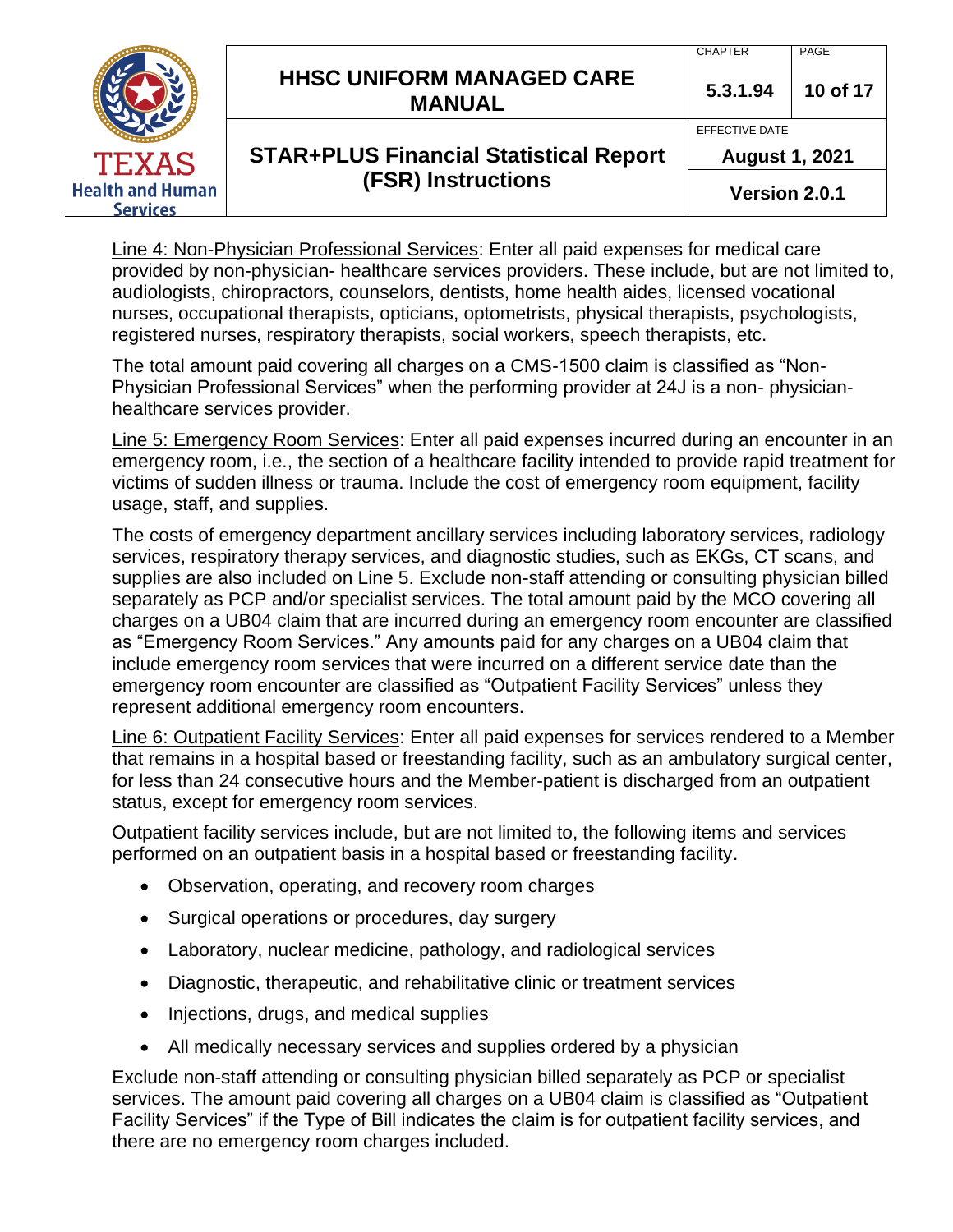|                                            | <b>HHSC UNIFORM MANAGED CARE</b><br><b>MANUAL</b> | <b>CHAPTER</b><br>5.3.1.94              | PAGE<br>11 of 17 |
|--------------------------------------------|---------------------------------------------------|-----------------------------------------|------------------|
| <b>TEXAS</b>                               | <b>STAR+PLUS Financial Statistical Report</b>     | EFFECTIVE DATE<br><b>August 1, 2021</b> |                  |
| <b>Health and Human</b><br><b>Services</b> | <b>(FSR) Instructions</b>                         | Version 2.0.1                           |                  |

Line 7: Inpatient Facility Services: Medical/Surgical: Enter all paid expenses for acute care facilities covering inpatient services for medical/surgical stays, intensive care units (ICUs cardiac/coronary care units (CCUs burn units, cancer treatment centers, etc. Also includes the expenses of non-acute care inpatient services rendered at extended care/skilled nursing facilities.

Inpatient medical/surgical services include, but are not limited to, the following items and services performed on an inpatient basis.

- Bed and board in semiprivate accommodations or in an intensive care or coronary care unit including meals, special diets, and general nursing services; and an allowance for bed and board in private accommodations including meals, special diets, and general nursing services up to the hospital's charge for its most prevalent semiprivate accommodations.
- Whole blood and packed red cells reasonable and necessary for treatment of illness or injury.
- Newborn care including routine care and specialized nursery care for newborns with specific problems.
- Other inpatient services including organ/tissue transplant services and rehabilitation services.
- All medically necessary services and supplies ordered by a physician.

The total amount paid covering all charges on a UB04 claim is classified as "Inpatient Facility Services" if the Type of Bill indicates the claim is for inpatient facility services, and there are no delivery charges included.

Line 8: Inpatient Facility Services: Deliveries – Facility Component: Enter paid expenses of all delivery services and supplies provided by the facility where the birth takes place, except for the "Professional Component." Only those amount(s) paid for charges on a UB04 claim identified with Delivery ICD-10 Codes are classified as "Delivery – Facility Component." Any amount(s) paid for any charges on the same UB04 inpatient claim that are not identified with Delivery ICD-10 Codes are classified as "Inpatient Facility Services – Medical/Surgical."

Line 9: Behavioral Health Services: Enter all paid expenses incurred for inpatient and outpatient mental health services and inpatient and outpatient chemical dependency services including both treatment and detoxification of alcohol and substance abuse. Only those amount(s) paid for charges on a CMS-1500 or UB04 claim identified with Behavioral Health Services ICD-10 or Revenue Codes are classified as "Behavioral Health Services." Any amount(s) paid for any charges on the same CMS-1500 or UB04 claim that are not identified with Behavioral Health Services ICD-10 or Revenue Codes should be classified in the appropriate medical expense classification.

Line 10: Vision Services: Enter all paid expenses incurred for vision services. This includes, but is not limited to, optometry and glasses.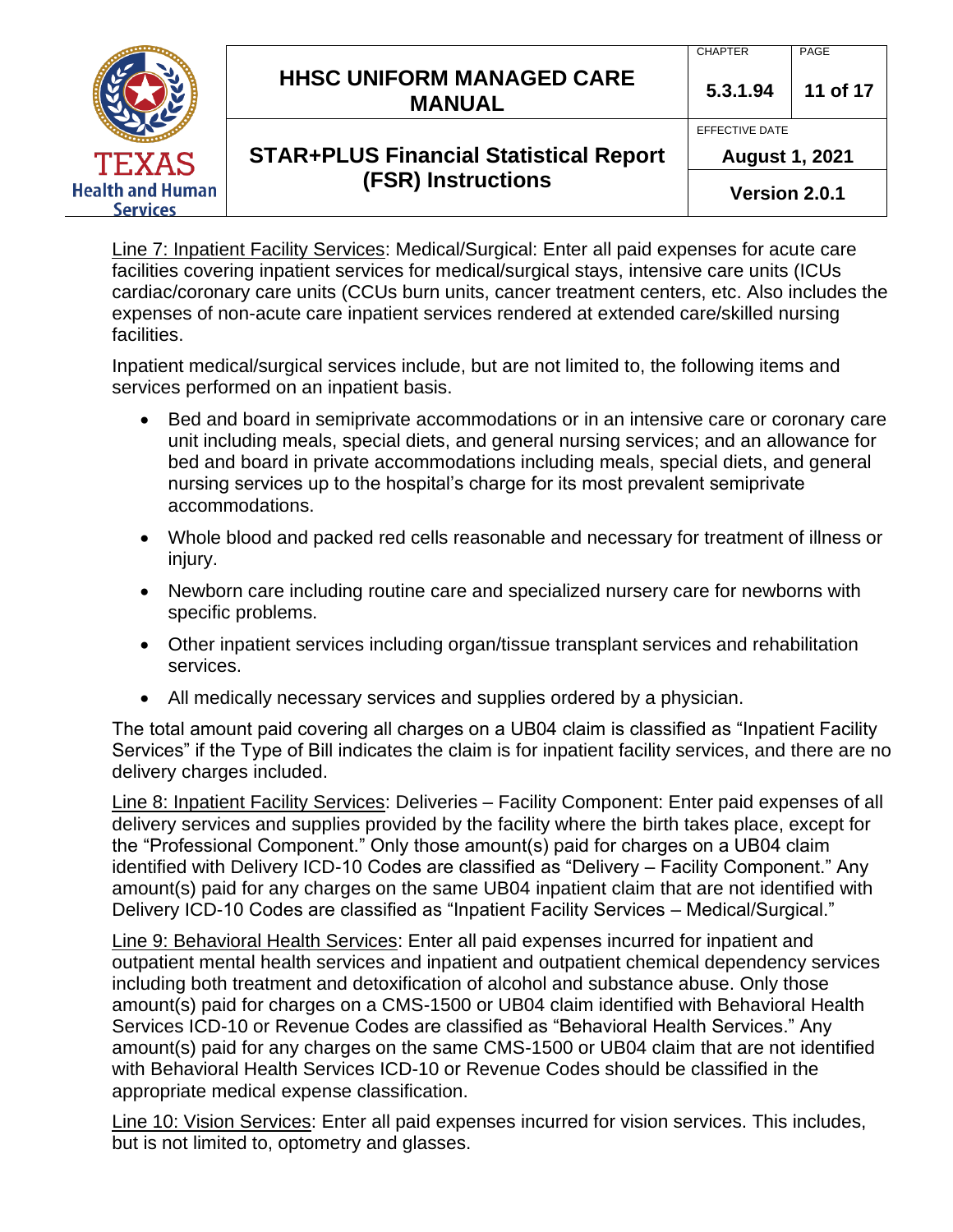|                                            | <b>HHSC UNIFORM MANAGED CARE</b><br><b>MANUAL</b> | <b>CHAPTER</b><br>5.3.1.94              | PAGE<br>12 of 17 |
|--------------------------------------------|---------------------------------------------------|-----------------------------------------|------------------|
| <b>TEXAS</b>                               | <b>STAR+PLUS Financial Statistical Report</b>     | EFFECTIVE DATE<br><b>August 1, 2021</b> |                  |
| <b>Health and Human</b><br><b>Services</b> | <b>(FSR) Instructions</b>                         | Version 2.0.1                           |                  |

Line 11: Miscellaneous Other: Enter all paid expenses of all medical services and supplies rendered that are not classified in any of the medical expense classifications above. "Miscellaneous Other" includes, but is not limited to, ambulance services and durable medical equipment (DME oxygen, and other medical supplies obtained directly from these suppliers, i.e., not obtained incidental to physician, non-physician professional, or facility encounters. The total amount paid covering all charges on a CMS-1500 claim is classified as "Miscellaneous Other."

Line 12: Reinsurance Premiums: Enter paid expenses to obtain reinsurance coverage from reinsurance companies that assume all or part of the financial risks associated with catastrophic medical expenses that could, otherwise, be ruinous to the MCO. Offset any reinsurance premiums collected for any reinsurance risks assumed.

Line 13: Reinsurance Recoveries: Enter any and all return of funds or recovery of paid losses that have been collected from reinsurers associated with a particular case where catastrophic medical expenses have been incurred. Offset any reinsurance recoveries paid for reinsurance risks assumed. Record Reinsurance Recoveries in the month(s) in which the healthcare services were rendered to which the recoveries relate.

Line 14: Incurred-But-Not-Reported (IBNR): Enter the total medical expenses accrual based on the MCO's IBNR Plan, which includes:

- Reported claims in process for adjudication;
- An estimated expense of the incurred but not reported healthcare services;
- Amounts withheld from paid claims and capitations;
- Any capitation payable to providers; and
- Any reinsurance payable to reinsurers for ceded risk, net of any reinsurance receivable for assumed risk.

The IBNR medical expenses accrual is an estimate of the expected healthcare expenses incurred but not paid based on claims lag schedules and completion factors, as well as, any counts of services rendered but not billed, e.g., pre-authorized hospital days. Any major change in the claims processing function that was not in effect during the period of time covered by the lag schedules could materially impact the estimated IBNR accrual; hence, actuarial judgment and adjustment may sometimes be needed.

Note: No IBNR should be reported on the second final FSR reflecting expenses paid through the 334th day after the end of the contract period.

Line 15: Incentives or Network Risk Retention: Enter any incentives paid directly to physicians, e.g., bonuses paid based on quality compliance measures.

Line 16: Quality Improvement: Enter a portion of the allocated "Quality Improvement Expenses" from the Quality Improvement FSR, Part 1b.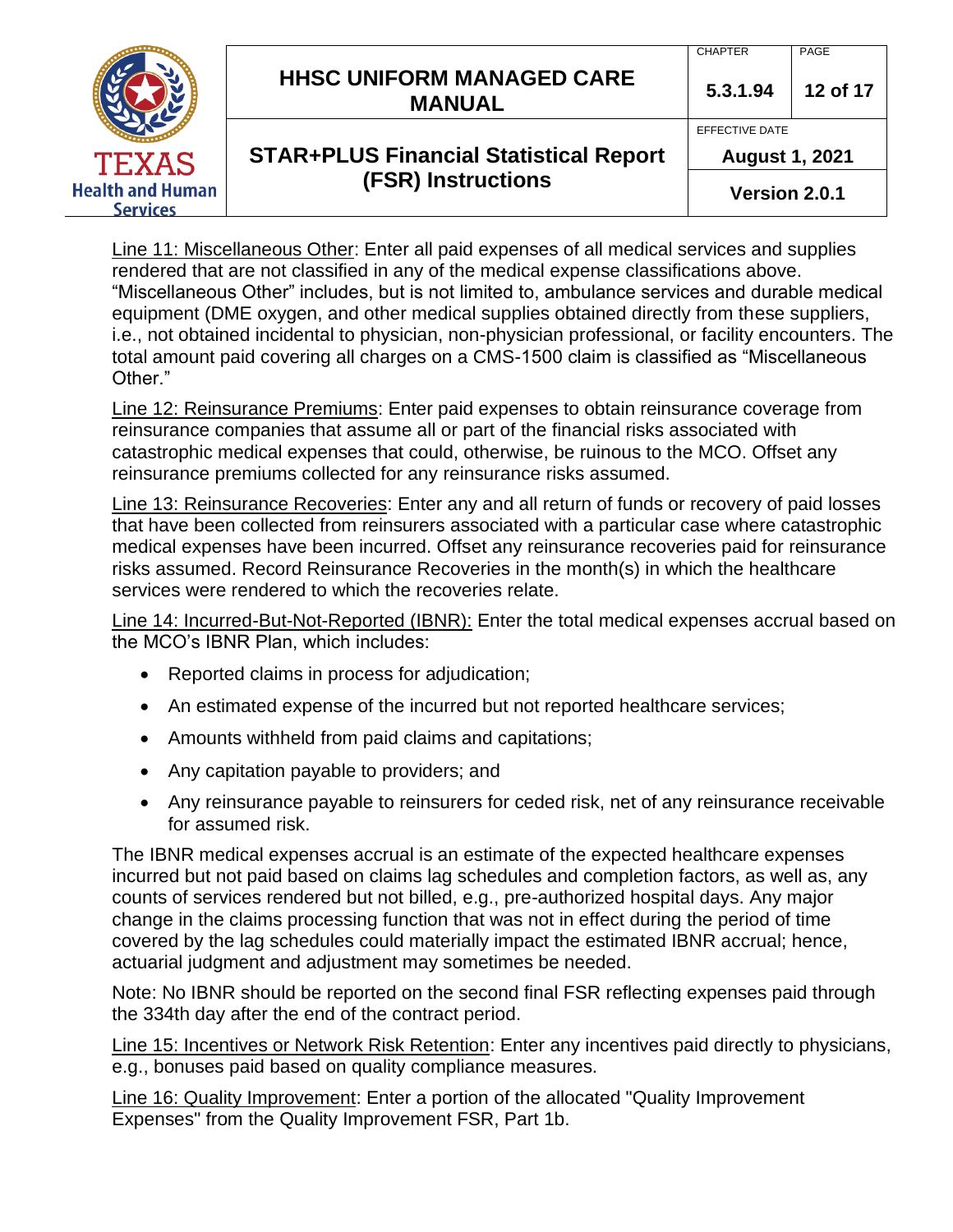|                                            | <b>HHSC UNIFORM MANAGED CARE</b><br><b>MANUAL</b> | <b>CHAPTER</b><br>5.3.1.94              | PAGE<br>13 of 17 |
|--------------------------------------------|---------------------------------------------------|-----------------------------------------|------------------|
|                                            | <b>STAR+PLUS Financial Statistical Report</b>     | EFFECTIVE DATE<br><b>August 1, 2021</b> |                  |
| <b>Health and Human</b><br><b>Services</b> | <b>TEXAS</b><br><b>(FSR) Instructions</b>         | Version 2.0.1                           |                  |

Line 17: NEMT Services: Enter all paid expenses for non-emergency medical transportation services rendered to a Member. Do not include ambulance services reported in Line 11, or administrative costs to arrange, re-schedule, or coordinate transport.

Line 18: Total Acute Care Expenses: Calculated as the sum of Lines 1 through 17.

#### **Long-Term Care Services:**

Line 19: Personal Attendant Services (non-HCBS STAR+PLUS Waiver): Enter all paid expenses related to the delivery of personal attendant services in the member's home for Members that are not receiving HCBS STAR+PLUS Waiver services.

Line 20: DAHS – Adult Day Care Services: Enter all paid expenses related to Adult Day Care Services provided to a Member-patient.

Line 21: Nursing Facility Services: Enter all paid expenses related to Nursing Facility Services provided to a Member-patient except Add Ons, QIPP, and MPAP.

Line 22: Nursing Facility Services – Add Ons: Enter all paid expenses related to Nursing Facility Add Ons.

Line 23: Nursing Facility Services – MPAP Only: Enter all paid expenses related to the Minimum Payment Amount Program (MPAP) for Qualified Nursing Facilities.

Line 24: Nursing Facility Services – QIPP Only: Enter all paid expenses related to the Quality Incentive Payment Program (QIPP) for Qualified Nursing Facilities.

Line 25: HCBS STAR+PLUS Waiver Long-Term Care Services: Enter all paid expenses related to HCBS STAR+PLUS Waiver Long-Term Services provided to a Member- patient. Services that are included in the Individual Service Plan for Members who have qualified for the HCBS STAR+PLUS Waiver services should be reported on this line.

Line 26: Incentives or Network Risk Retention: Enter any incentives paid directly to LTSS providers, e.g., bonuses paid based on quality compliance measures.

Line 27: Incurred-But-Not-Reported (IBNR): Enter the total LTSS expense accrual based on the IBNR Plan, which includes:

- Reported claims in process for adjudication;
- An estimated expense of the incurred but not reported healthcare services;
- Amounts withheld from paid claims and capitations;
- Any capitation payable to providers; and
- Any reinsurance payable to reinsurers for ceded risk, net of any reinsurance receivable for assumed risk.

The IBNR medical expenses accrual is an estimate of the expected healthcare expenses incurred but not paid based on claims lag schedules and completion factors, as well as, any counts of services rendered but not billed, e.g., pre-authorized hospital days. Any major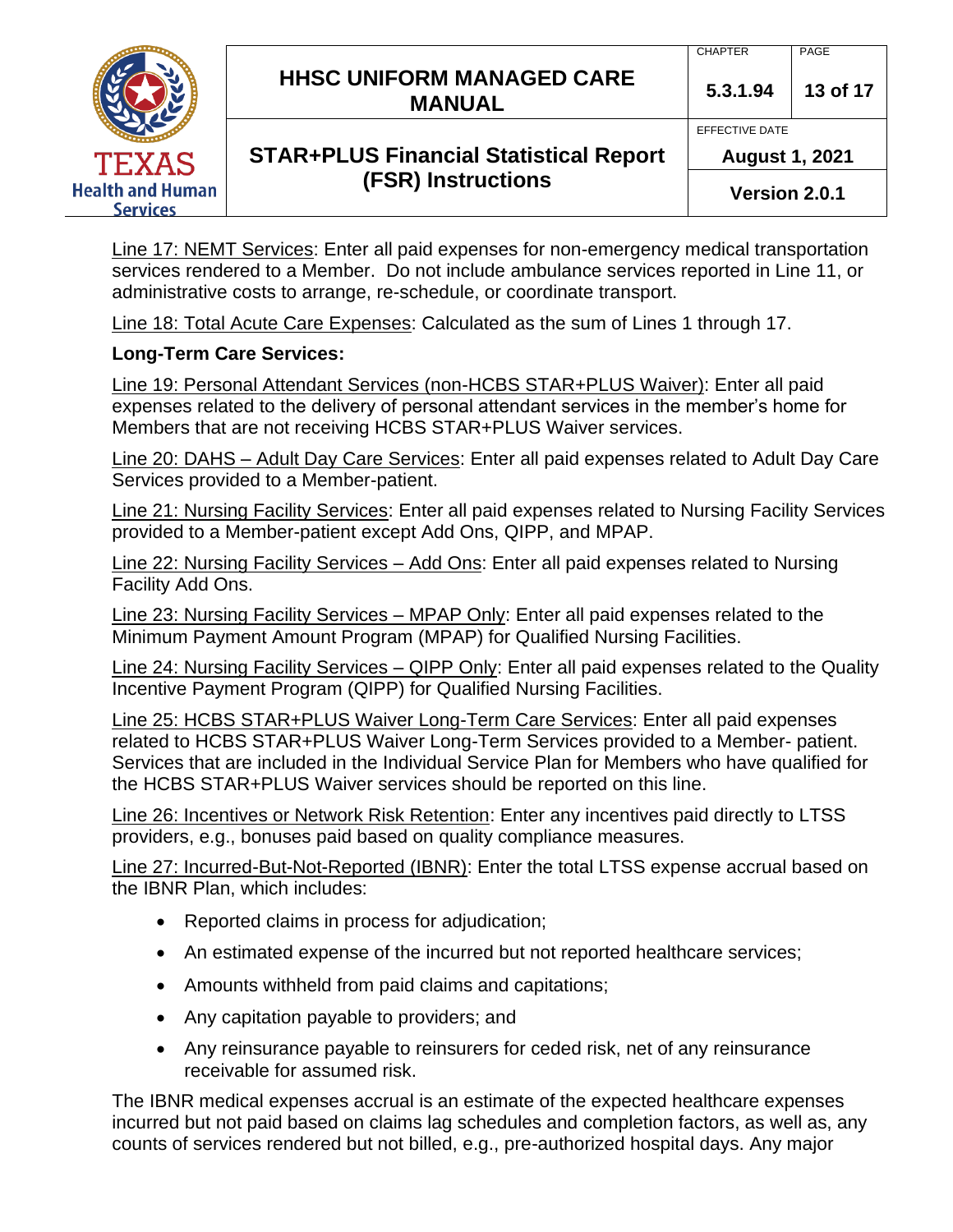|                                            | <b>HHSC UNIFORM MANAGED CARE</b><br><b>MANUAL</b> | <b>CHAPTER</b><br>5.3.1.94              | PAGE<br>14 of 17 |
|--------------------------------------------|---------------------------------------------------|-----------------------------------------|------------------|
| <b>TEXAS</b>                               | <b>STAR+PLUS Financial Statistical Report</b>     | EFFECTIVE DATE<br><b>August 1, 2021</b> |                  |
| <b>Health and Human</b><br><b>Services</b> | <b>(FSR) Instructions</b>                         | Version 2.0.1                           |                  |

change in the claims processing function that was not in effect during the period of time covered by the lag schedules could materially impact the estimated IBNR accrual; hence, actuarial judgment and adjustment may sometimes be needed.

Note: No IBNR should be reported on the second final FSR reflecting expenses paid through the 334th day after the end of the contract period.

Line 28: Quality Improvement: Enter a portion of the allocated "Quality Improvement Expenses" from the Quality Improvement FSR, Part 1b.

Line 29: Total Long-Term Care Expenses: Calculated as the sum of Lines 19 through 29.

Line 30: Total Medical Expenses: Calculated as the sum of Lines 18 and 29.

Beneath Line 30, there are balancing lines which compare "Total Medical Expenses" entered  $\overline{a}$  in Part 4, which is the sum of Lines 10, 20, 30, 40, 43, 44, 54, 57 and 67, to those on Part 5, Line 30. If the two parts do not balance the "Check" line will show "Not balanced" and a rounding adjustment may be entered in the shaded area labeled "Balance."

#### **Included in Total Medical Above:**

Line 31: Attendant Care Enhancement Payments: Enter the total amount paid to providers for attendant care enhancement payments.

Line 32: Total Related Party Expenses: Enter the total medical expenses paid to any companies affiliated with the MCO through common ownership for providing healthcare services in support of the Texas Medicaid operations of the MCO.

Line 33: % of Medical Expenses that are Related Party: Calculated as Line 32, "Total Related Party Expenses," divided by Line 30, "Total Medical Expenses."

Line 34: Capitated Services: PCPs, Hospitals, and Other Providers: Enter the total capitation paid to providers that do not pay claims to other providers from the capitation payments received.

Line 35: Capitated Services: BH, Vision, etc.: Enter the total capitation paid to subcontractors in which the capitation is the funding source for paying claims for healthcare services performed in each Texas service area.

#### **Not Included in Total Medical Above:**

Line 36: Total Medical Value Added Services: Enter the expenses approved by HHSC and paid by the MCO for Medicaid Members' services that are not covered under the HHSC Capitation nor reimbursed by HHSC. These expenses are the financial responsibility of the MCO. They are not included in "Total Medical Expenses" in the MCO FSR. The specific Value Added Services are included in the Contract for Services between HHSC and MCO.

Line 37: Total Case-by-Case Services: Enter the expenses paid by the MCO for Medicaid Members' additional benefits that are outside the scope of services covered under the Contract, and are not Value-Added Services. These expenses are the financial responsibility of the MCO. They are not included in "Total Medical Expenses" in the MCO FSR. Services may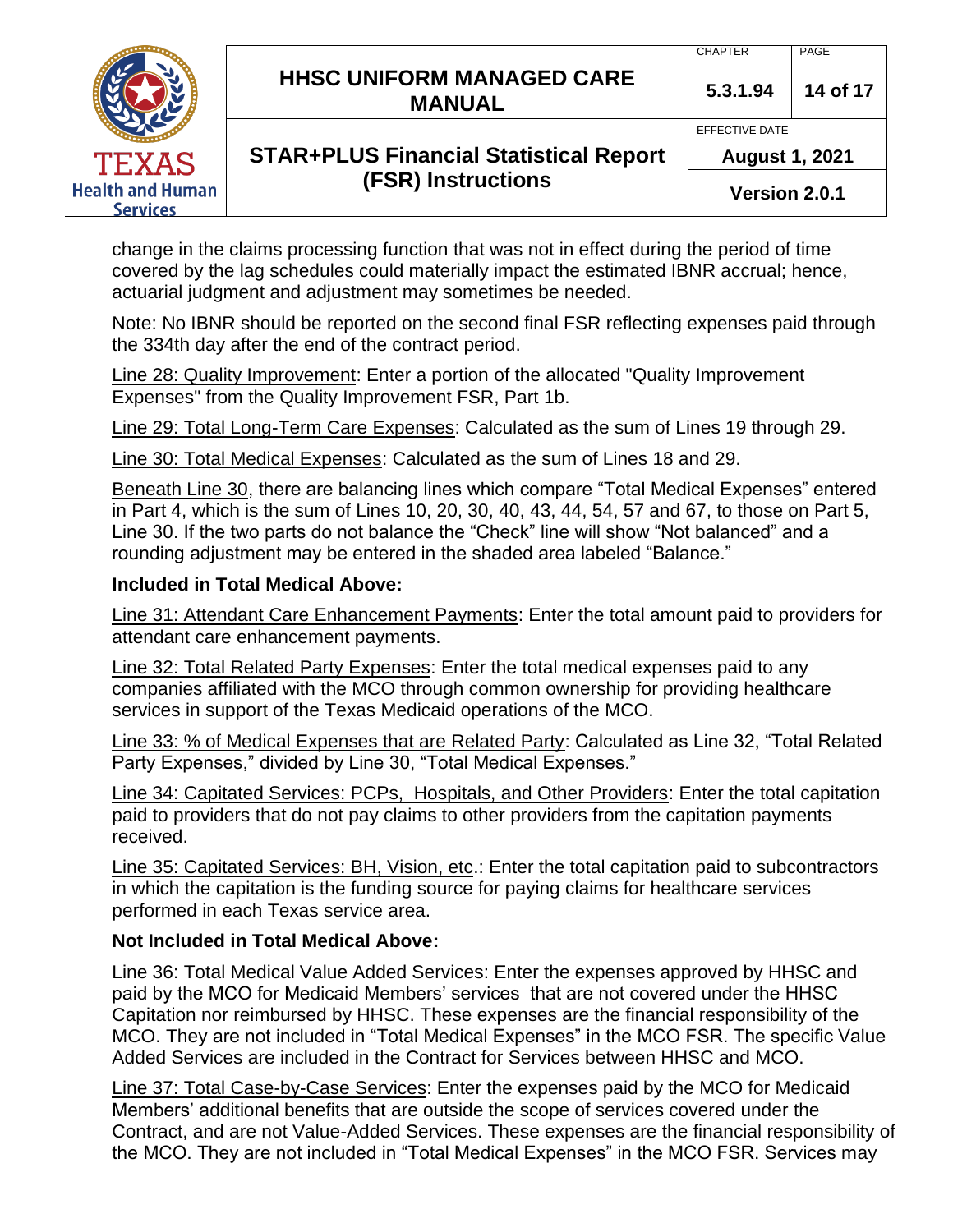|                                            | <b>HHSC UNIFORM MANAGED CARE</b><br><b>MANUAL</b> | <b>CHAPTER</b><br>5.3.1.94              | PAGE<br>15 of 17 |
|--------------------------------------------|---------------------------------------------------|-----------------------------------------|------------------|
| <b>TEXAS</b>                               | <b>STAR+PLUS Financial Statistical Report</b>     | EFFECTIVE DATE<br><b>August 1, 2021</b> |                  |
| <b>Health and Human</b><br><b>Services</b> | <b>(FSR) Instructions</b>                         | Version 2.0.1                           |                  |

be based on Medical Necessity, cost-effectiveness, the wishes of the Member or the Member's Legally Authorized Representative (LAR or the potential for improved health status of the Member. The MCO must maintain documentation of each authorized service provided to each Member.

# **Other:**

Line 38: Behavioral Health Services \$PMPM: Calculated as Line 9, "Behavioral Health Services," divided by Part 1, Line 1, "Member Months."

Line 39: Vision Services \$PMPM: Calculated as Line 10, "Vision Services," divided by Part 1, Line 1, Member Months."

Line 40: Emergency Room as a % of Medical Expenses: Calculated as Line 5, "Emergency Room Services," divided by Line 30, "Total Medical Expenses," excluding the sum of Lines 12 through 16, , which are "Reinsurance Premiums," "Reinsurance Recoveries," "IBNR," "Quality Improvement," and "Incentives/Network Risk Retention"; and and Lines 26 through 28, which are "Incentives or Network Risk Retention", Incurred But Not Reports (IBNR)", and "Quality Improvement".

# **Part 6: Prescription Expense by Risk Group**

# **Prescription Expense (excluding PBM Admin):**

Lines 1 through 9: Total Prescription Expense: Enter the prescription expense by risk group based on Pharmacy Encounters. Exclude PBM admin fees.

Line 10: Prescription Paid Claims Expense: Calculated as the sum of Lines 1 through 9.

Line 11: IBNR related to Prescriptions: Enter the estimated dollar amount of pharmacy prescriptions incurred for which claims have not been received.

Line 12: TPL pay & chase collected (related to Pharmacy only): Enter the dollars collected from third parties in the quarter in which cash is received. Do not enter recoveries in the quarter in which services were provided unless the collection occurred in that same quarter.

Line 13: Prescription Expense (excluding PBM Admin): Calculated as the sum of Lines 10 and 11, less Line 12.

#### **Prescription Expense \$PMPM:**

Lines 14 through 22: Prescription Expense \$PMPM: Calculated as "Total Prescription Expense" for each risk group as reported on Lines 1 through 9, divided by the corresponding "Member Months" for each risk group as reported on Part 3, Lines 21 through 29.

Line 23: Prescription Paid Claims Expense \$PMPM: Calculated as Line 10, "Prescription Paid Claims Expense," divided by Part 3, Line 30, "Total Member Months."

Line 24: Prescription Expense including IBNR \$PMPM: Calculated as the sum of Line 10, "Prescription Paid Claims Expense," and Line 11, "IBNR related to Prescriptions," divided by Part 3, Line 30, "Total Member Months."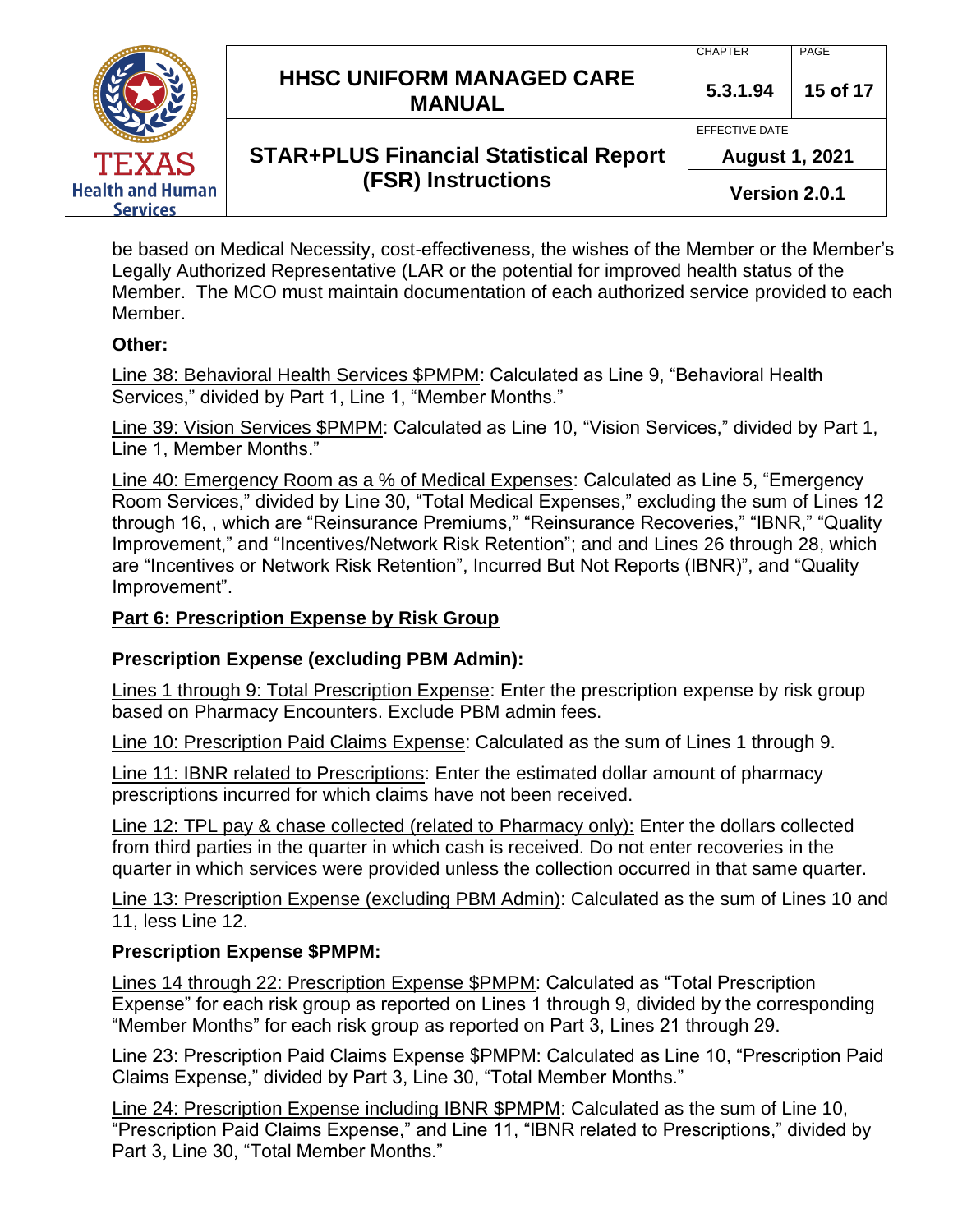

# **# of Prescriptions:**

Lines 25 through 33: # of Prescriptions: Enter the number of prescriptions filled by each risk group per month.

Line 34: # of Prescriptions in IBNR (Line 11 above): Enter the estimated number of prescriptions incurred for which claims have not been received.

Line 35: Total # of Prescriptions: Calculated as the sum of Lines 25 through 34.

#### **Cost per Prescription (excluding PBM Admin):**

Lines 36 through 44: Cost per Prescription (excluding PBM Admin): Calculated as "Prescription Expense" for each risk group as reported in Lines 1 through 9, divided by the corresponding "# of Prescriptions" for each risk group as reported on Lines 25 through 33.

Line 45: Average Cost of Paid Claims per Prescription: Calculated by dividing Line 10, "Prescription Paid Claims Expense," by the total "# of Prescriptions" in Lines 25 through 33.

Line 46: IBNR related to Prescriptions: Calculated by dividing Line 11, "IBNR related to Prescriptions," by Line 34, "# of Prescriptions in IBNR."

Line 47: Average Cost per Prescription (excluding PBM Admin): Calculated as Line 13, "Prescription Expense (excluding PBM Admin" divided by Line 35, "Total # of Prescriptions."

Line 48: % Prescription Cost to Rx (Prescription) Premium: Calculated as Line 13, "Prescription Expense (excluding PBM Admin" divided by Part 1, Line 4, "Pharmacy Premiums."

#### **# of Prescriptions per Member-Month:**

Lines 49 through 57: # of Prescriptions per Member-Month: Calculated as "# of Prescriptions" for each risk group as reported on Lines 25 through 33 divided by the corresponding "Member Months" for each risk group as reported on Part 3, Lines 21 through 29.

Line 58: Average # of Paid Prescriptions per Member-Month: Calculated as the sum of Lines 25 through 33, divided by Part 3, Line 30, "Total Member Months."

Line 59: Average # of Prescriptions per Member-Month including IBNR: Calculated as Line 35, "Total # of Prescriptions," divided by Part 3, Line 30, "Total Member Months."

# **Generic Split for Paid Prescriptions:**

Line 60: % Generic, by # of Prescriptions: Enter the % of prescriptions filled with generic brands.

Line 61: % Generic, by Aggregate \$ Gross Cost: Enter the % of gross cost associated with generic prescriptions.